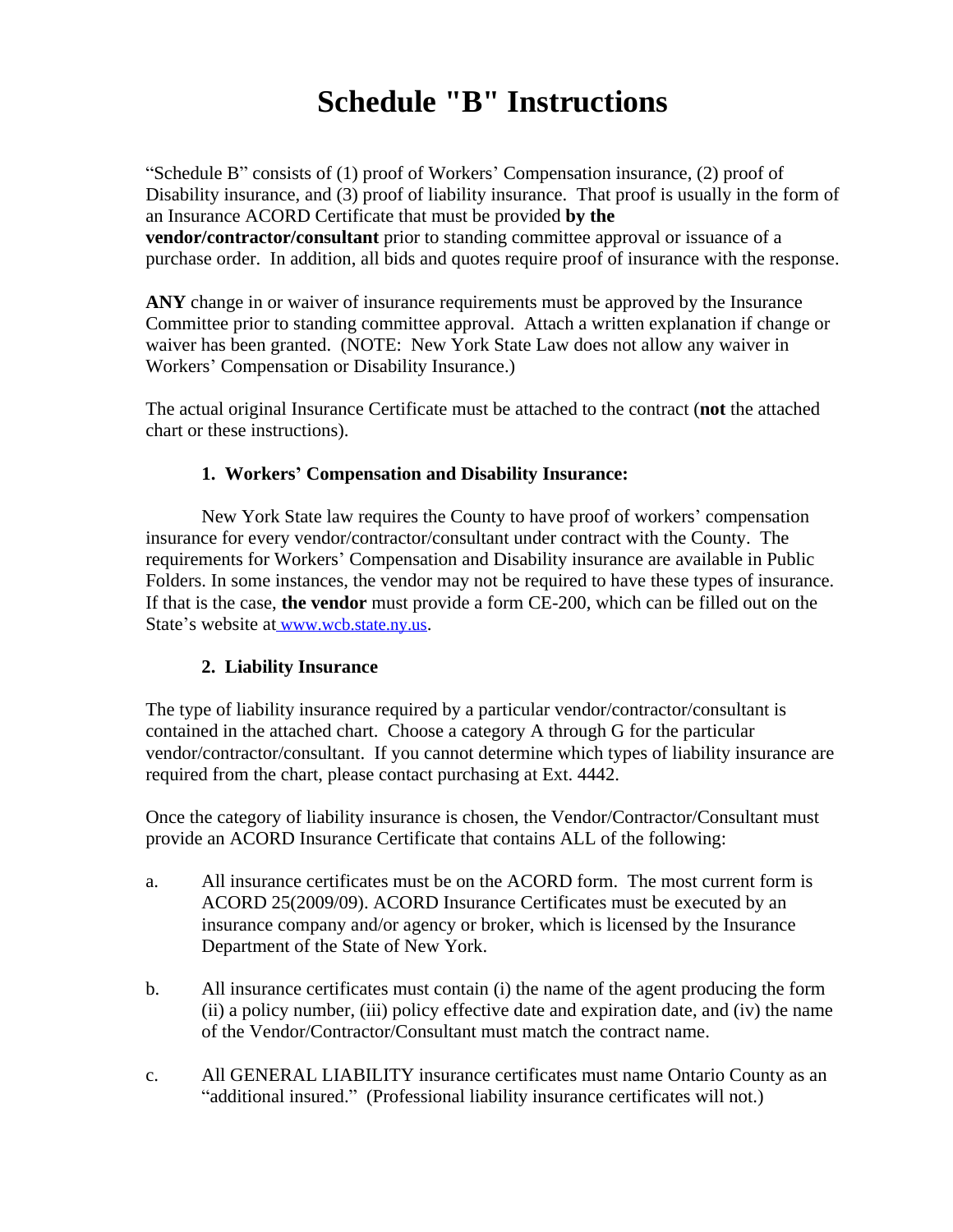- d. "Certificate Holder" shall be made out to the "County of Ontario, 20 Ontario Street St., Canandaigua, NY 14424" and coverage must comply with all specifications of the contract.
- e. The Description of Operations must say "Contractor/Consultant services provided as per contract with Ontario County."
- f. The ACORD Insurance Certificate must indicate that prior to non-renewal or cancellation of the policy or policies, at least thirty (30) days advance written notice shall be given to the County of Ontario and the County Department requesting this Certificate, before such change shall be effective.
- g. All insurance forms are only good for one year and the Vendor/Contractor/Consultant must provide new certificates when they expire.

## SAMPLES OF ACORD INSURANCE CERTIFICATES FOR CATEGORIES A THROUGH G ARE AVAILABLE IN PUBLIC FOLDERS.